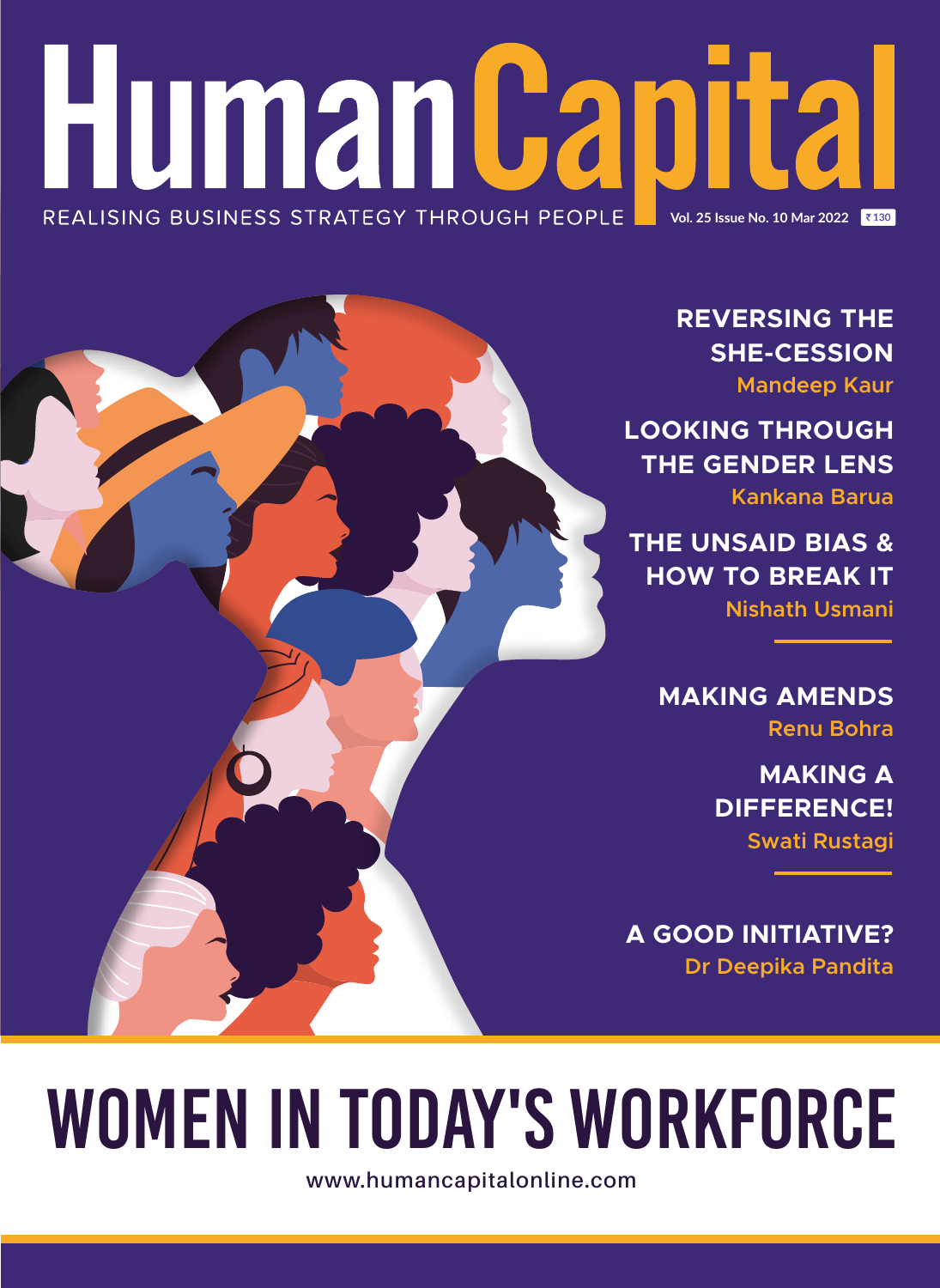### **Deferred Dream Or An Imperative Initiative?**

*The ability to acknowledge and encourage the distinctiveness of a diverse workforce improves performance, fosters innovation, attracts talent and brings a positive effect on the Company's Culture.*

#### BY **SHARON S. RAJKUMAR**



ender Inequality.... Gender<br>Disparity.... Gender Pay Ga<br>Gender Snapshot....and the<br>goes on! Disparity…. Gender Pay Gap…. Gender Snapshot….and the list goes on!

Are these mere buzzwords, or is there some veracity to these terms?

In any organisation, a diverse workforce is naturally formed. It represents the full spectrum of human differences: religion, gender, race, sexual orientation, age, lifestyles, personality traits, perspectives, opinions, education, to name a few. Not just diversity in demographics, but diversity in thought too. In the current day scenario, diversity is welcomed; else we will all be univariate clones!

What is important, therefore, is inclusion - the feeling of belonging, the extent to which teams feel valued, respected, accepted, and encouraged to fully participate.

The immediate question thus, is: How do we make workplaces inclusive? What role does leadership and culture play in shaping inclusive organisations?

At Happiest Minds, Inclusion and Diversity are fundamental to our culture and core values. We are an inclusive community, where each member is seen for who they are as individuals.

How is this possible?

- Integration: With the mission of "Happiest People. Happiest Customers" and with Core Values – SMILES *(Sharing, Mindful, Integrity, Learning, Excellence and Social Responsibility)*, Happiest Minds has integrated inclusion into our core values by being mindful, by embedding it into work practices and behaviour, and by ensuring accountability throughout the organisation. In Talent Acquisition or Talent Management, our approach is one of inclusivity non-discriminatory in our hiring, sensitive in our policies with gender-neutral language, wheelchair accessible buildings and mindful when it comes to benefits. Our D&I Journey started with the formation of the D&I Council with a mix of members across competencies and across gender groups.
- **•** Imperative: The business case for diversity & inclusion cannot be over-emphasised. Our leadership team reflects the changing marketplace and looks at innovating inclusively. From a 20% gender ratio, we have been able to step it up to 26.1% and for campus hires the ratio stands at 38%. The goals of the Executive Board percolate down to the teams and are tracked on a quarterly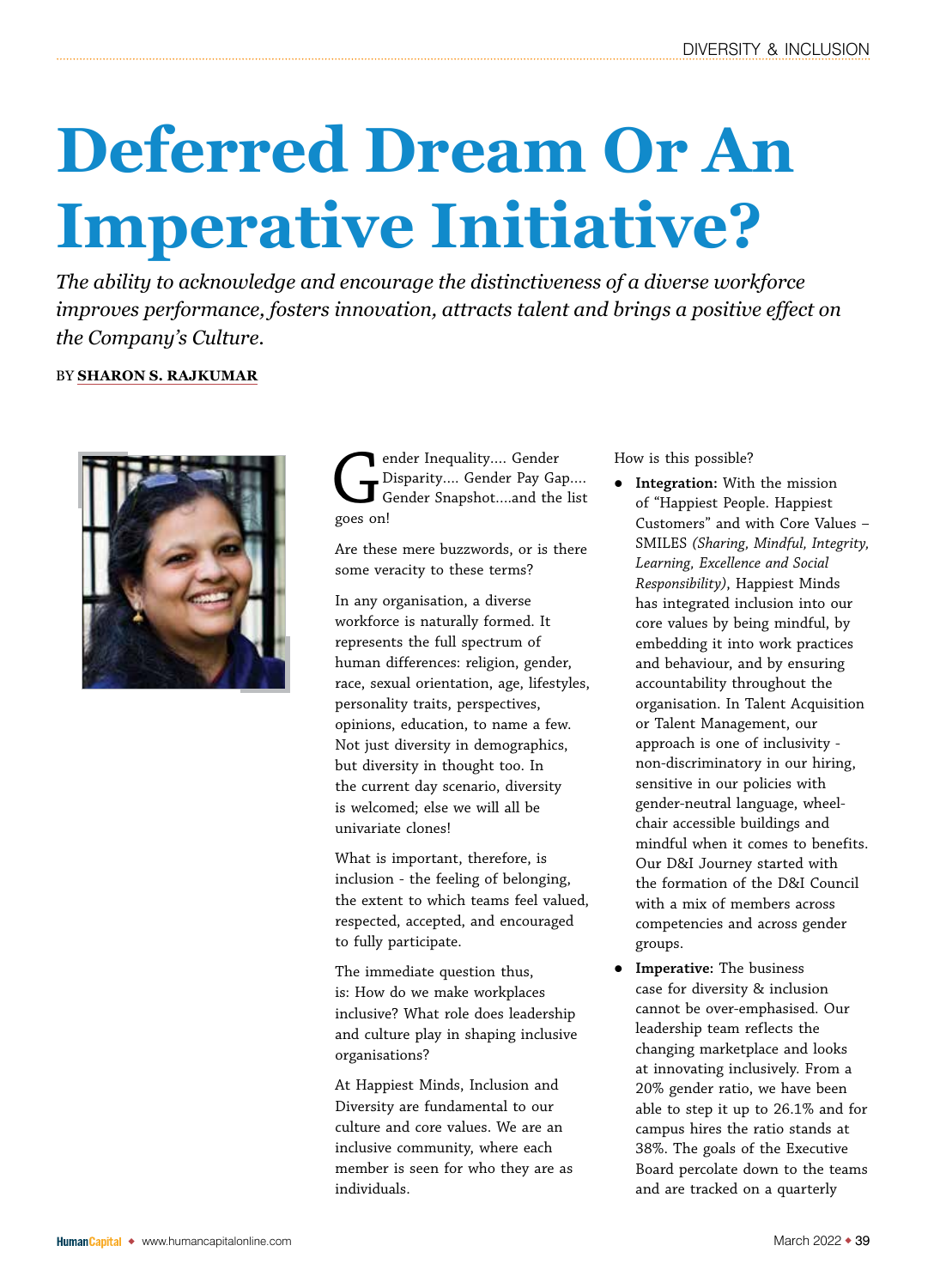

could be better. Leaders create a safe environment where the team can speak up, be heard, and feel welcome. It fosters collaboration, facilitates constructive discussion, and garners actionable feedback that can be acted upon. This has been corroborated by the responses in our internal Happiest People Pulse and the external Great Place to Work® Survey - that we are physically and psychologically a great place to work. Our real-time 'Happometer' gives us real-time insights into what our members are thinking and feeling about inclusion in the workplace. This helps us define and assess challenges and opportunities.

basis on what went well and what

**Intervention:** The Company trains all its members on the Company's D&I goals and focuses on why they are important, what is expected of them in their interaction with one another, how to be aware of and overcome bias. This sensitisation training on inclusion is mandatory for everyone and has brought in fairness and objectivity in the areas of hiring & onboarding, speaking & listening, assignments, assessments & growth

opportunities, reducing prejudices and preferences considerably.

**Initiatives:** Our inclusion initiatives have been simple, yet powerful in promoting workplace diversity & inclusion.

Supported by the Diversity Champions in the D & I Council, some specific programmes are Women Care, Women Development, Hiring Women-in-Tech, Reward & Recognition Programmes and other special programmes to engage and bring in differently-abled and specially-abled persons.

- **•** Communicating: This is done through various channels including a diversity page on Glassdoor, Series on D & I as a Business Accelerator, Being Different is Being Powerful, More Culture – More Power, Support to Empower, Share Load – Share Love, inspiration stories of women leaders and multilingual signage that serves as a gentle reminder that we are part of a greater, diverse world regardless of the language spoken in the office.
- z **Celebrating:** International Mother Language Day, International Men's Day, Cultural celebrations by expanding the holiday calendar to be inclusive and Independence Day celebrations with the family and children.
- z **Collaborating:** Wellness of Women Campaign along with the HappiZest team, Aura Learning Circles, a platform to share and learn from one another, Panel Discussions with women leaders in our client-organisations, Vaccination drives for individuals with special abilities, in conjunction with *Samarthanam*.

Our initiatives have been amply rewarded by the recognition we received from Great Place to Work® as the Top 50 Best Workplaces for Women, for the 3rd year in succession). We have crossed a

**"Leaders create a safe environment where the team can speak up, be heard, and feel welcome. It fosters collaboration, facilitates constructive discussion, and garners actionable feedback that can be**  acted upon.<sup>99</sup>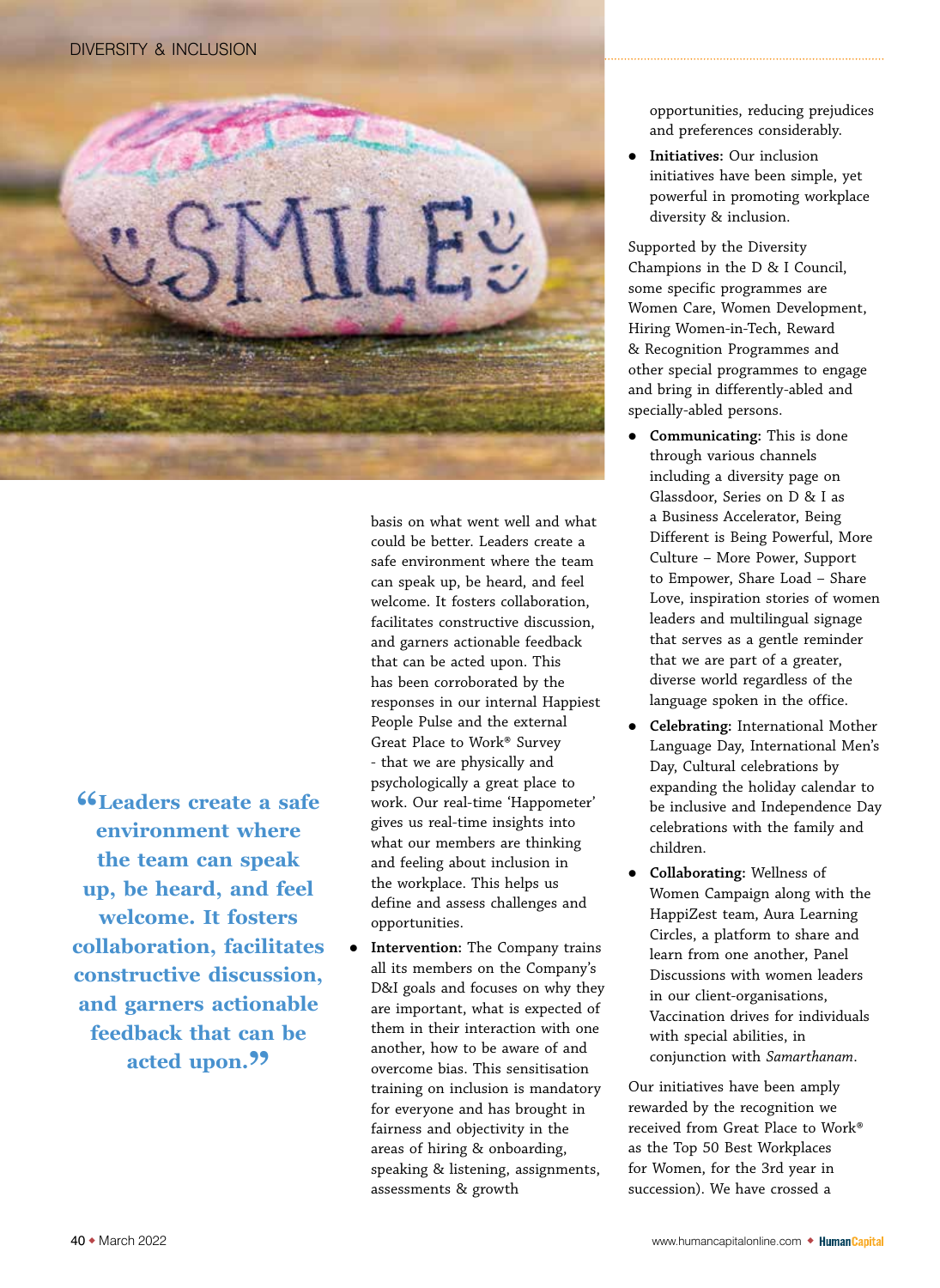significant 'smilestone' of 1,000 Aura members

Here are a few tips on how to integrate inclusive practices throughout the organisation:

- By creating a community with a strong sense of belonging.
- By instilling values that every member understands that all that the company stands for and all that is being done will revolve around the values espoused.
- By endeavouring to combine efficient work with a balanced life.
- By encouraging people to connect, communicate and celebrate the essence of life along with work.
- By fostering a culture of expression by open feedback and mechanisms which provide a platform to employees to give continuous feedback and suggestions on generic and specific areas.
- By empowering employees to act as change agents and revolutionise ways of operation with fresh perspectives.
- $\bullet$  By building a network of transparent lasting relationships within the organisation that exhibit integrity and mutual trust.
- By nurturing a learning environment and innovative thinking.
- By striving to be an eco-friendly organisation and inculcate good corporate citizenship.
- $\bullet$  By establishing a corporate social responsibility plan that will give each Happiest Mind the opportunity to work together on projects that benefit the community outside.
- By embracing and respecting diversity while working together as ONE.

Now more than ever is the strong need for every organisation to realise the full potential of its people by creating safe and inclusive workplaces.



D & I is a strategic priority that strengthens competitiveness, supports innovation, seeks to drive business results and enhances the team's experience.

Happiest Minds is a gratefully diverse, mindfully inclusive company. A diverse & inclusive climate will out-think, out-innovate and outperform every single time. The ability to acknowledge and encourage the distinctiveness of a diverse workforce improves performance, fosters innovation, attracts talent and brings a positive effect on the Company's Culture. It is an immediate imperative that cannot be ignored! GO

#### **About the Author**

**Sharon S. Rajkumar**, PhD, is Vice President & Happiness Evangelist, Happiest Minds Technologies Ltd. Prior to this, she has worked in the corporate space for 6 years and thereafter was into Academics for 14 years. She had been a Professor at Christ University Institute of Management and Professor and PGP Chairperson at Bharathidasan Institute of Management, Tiruchirapalli – Bangalore Campus. Sharon holds a PhD in the area of Servant-Leadership, an MPhil in Entrepreneurship and an MBA from Bharathidasan Institute of Management, Tiruchirapalli.

**"Sensitisation training on inclusion is mandatory for everyone and has brought in fairness and objectivity in the areas of hiring & onboarding, speaking & listening, assignments, assessments & growth opportunities, reducing prejudices and preferences**  considerably.<sup>99</sup>